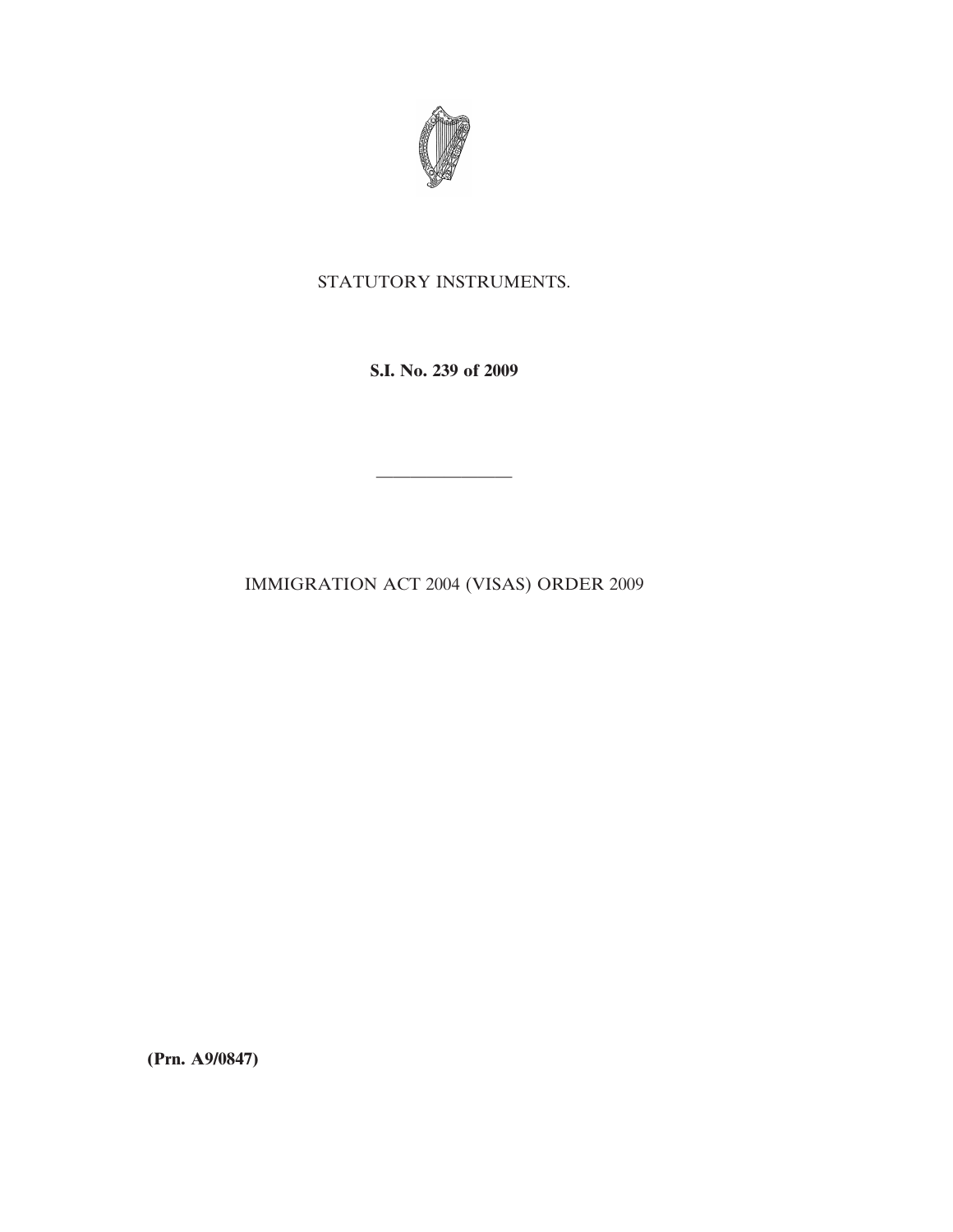#### IMMIGRATION ACT 2004 (VISAS) ORDER 2009

I, DERMOT AHERN, Minister for Justice, Equality and Law Reform, in exercise of the powers conferred on me by section 17 of the Immigration Act 2004 (No. 1 of 2004), hereby order as follows:

1. (1) This Order may be cited as the Immigration Act 2004 (Visas) Order 2009.

(2) This Order comes into operation on 1 July 2009.

2. In this Order—

"Convention travel document" means a travel document issued in accordance with Article 28 of the Geneva Convention;

"Geneva Convention" has the meaning assigned to it by the Refugee Act 1996 (No. 17 of 1996);

"permanent residence card" has the meaning assigned to it by the Regulations of 2006;

"residence card" has the meaning assigned to it by the Regulations of 2006;

"Regulations of 2006" means the European Communities (Free Movement of Persons) (No. 2) Regulations 2006 (S.I. No. 656 of 2006).

3. It is hereby declared that the following classes of non-nationals are specified as classes, the members of which are not required to be in possession of a valid Irish visa when landing in the State:

- (*a*) nationals of a state or territorial entity specified in Schedule 1;
- (*b*) non-nationals who are holders of—
	- (i) a valid Convention travel document issued by Belgium, Czech Republic, Denmark, Finland, Germany, Iceland, Italy, Liechtenstein, Luxembourg, Malta, Netherlands, Norway, Poland, Portugal, Romania, Slovak Republic, Spain, Sweden, or Switzerland and where the intended purpose of the travel to the State by the holder of such a travel document is solely for a visit of up to a maximum period of 3 months,
	- (ii) a valid permanent residence card issued under Regulation 16 of the Regulations of 2006,

*Notice of the making of this Statutory Instrument was published in "Iris Oifigiu´il" of* 3*rd July*, 2009.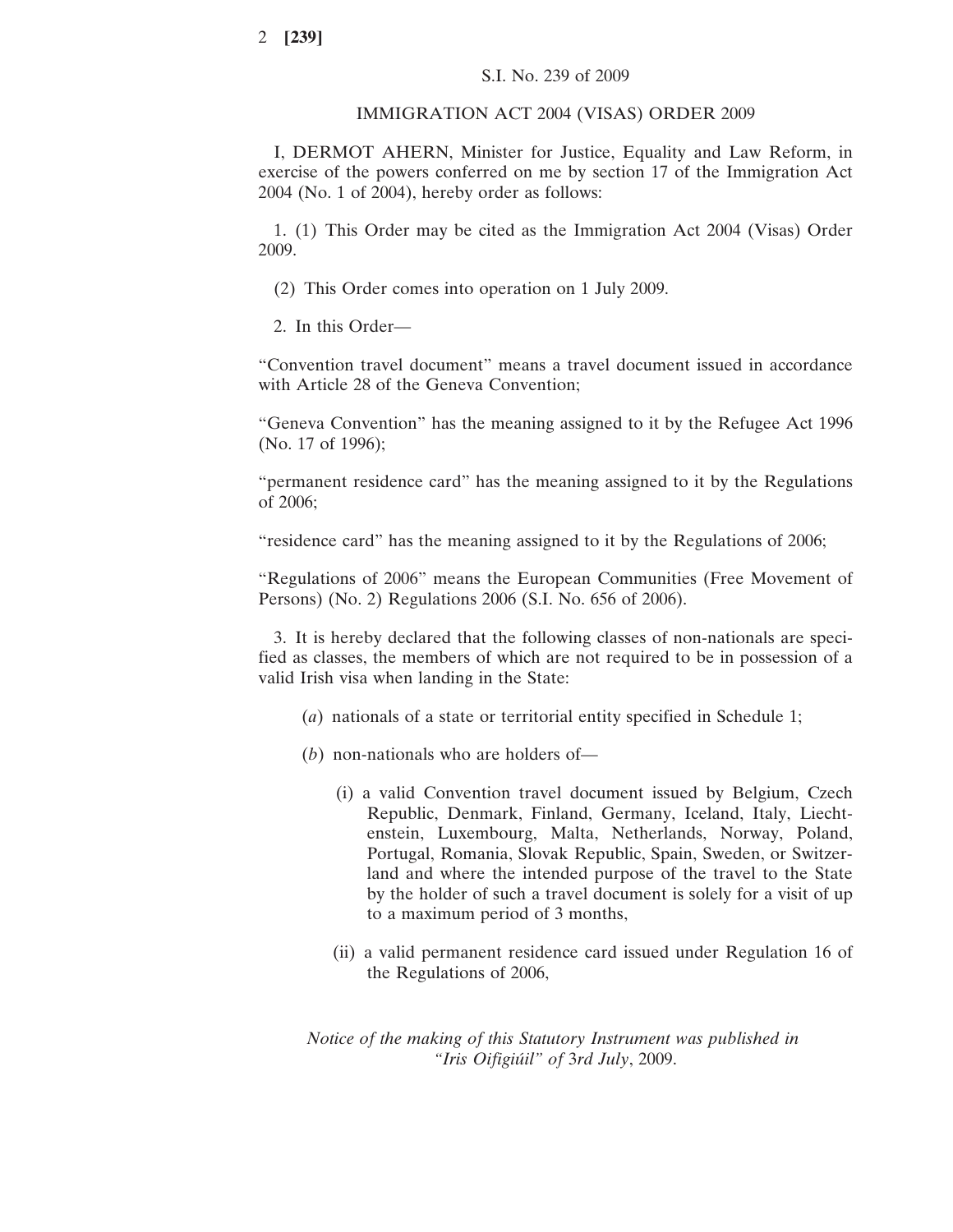- or
- (iii) a valid residence card issued under Regulation 7 of the Regulations of 2006.

4. It is hereby declared that the classes of non-nationals specified in Schedule 2 are specified as classes, the members of which are required to be in possession of a valid Irish transit visa when arriving at a port in the State for purposes of passing through the port in order to travel to another state.

5. The Immigration Act 2004 (Visas) (No. 2) Order 2006 (S.I. No. 657 of 2006) is revoked.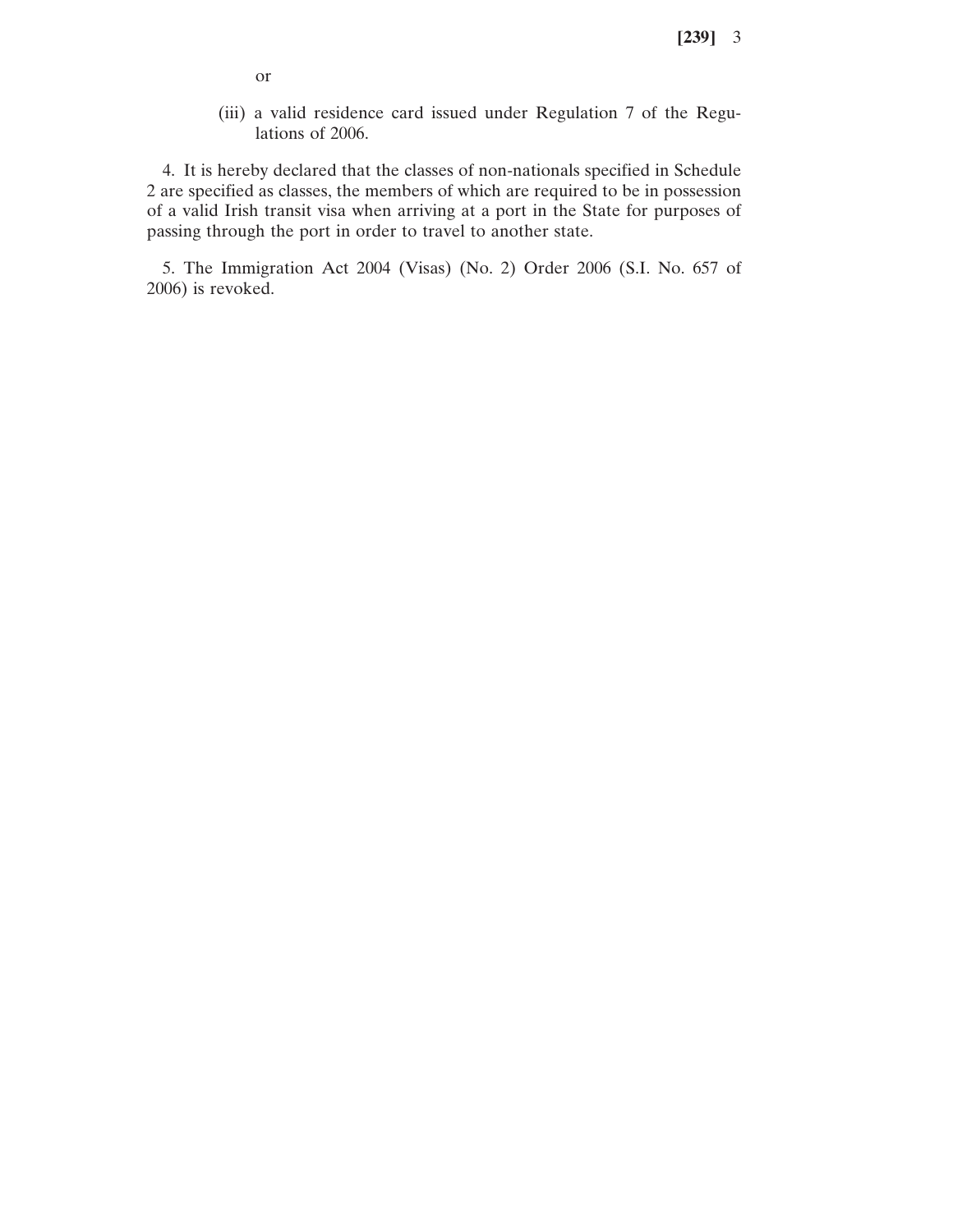# 4 **[239]**

*Article 3.*

### SCHEDULE 1

## Classes of non-nationals not required to be in possession of a valid Irish visa when landing in the State

| Andorra           | Guatemala                                    | Poland                            |
|-------------------|----------------------------------------------|-----------------------------------|
| Antigua & Barbuda | Guyana                                       | Portugal                          |
| Argentina         | Honduras                                     | Romania                           |
| Australia         | Hong Kong (Special<br>Administrative Region) | Saint Kitts & Nevis               |
| Austria           | Hungary                                      | Saint Lucia                       |
| <b>Bahamas</b>    | Iceland                                      | Saint Vincent & the<br>Grenadines |
| <b>Barbados</b>   | Israel                                       | Samoa                             |
| Belgium           | Italy                                        | San Marino                        |
| <b>Belize</b>     | Japan                                        | Seychelles                        |
| <b>Bolivia</b>    | Kiribati                                     | Singapore                         |
| <b>Botswana</b>   | Latvia                                       | Slovak Republic                   |
| <b>Brazil</b>     | Lesotho                                      | Slovenia                          |
| Brunei            | Liechtenstein                                | Solomon Islands                   |
| Bulgaria          | Lithuania                                    | South Africa                      |
| Canada            | Luxembourg                                   | South Korea                       |
| Chile             | Macau (Special<br>Administrative Region)     | Spain                             |
| Costa Rica        | Malawi                                       | Swaziland                         |
| Croatia           | Malaysia                                     | Sweden                            |
| Cyprus            | Maldives                                     | Switzerland                       |
| Czech Republic    | Malta                                        | Taiwan                            |
| Denmark           | Mauritius                                    | Tonga                             |
| Dominica          | Mexico                                       | Trinidad & Tobago                 |
| El Salvador       | Monaco                                       | Tuvalu                            |
| Estonia           | Nauru                                        | United Kingdom & Colonies         |
| Fiji              | Netherlands                                  | United States of America          |
| Finland           | New Zealand                                  | Uruguay                           |
| France            | Nicaragua                                    | Vanuatu                           |
| Germany           | Norway                                       | Vatican City                      |
| Greece            | Panama                                       | Venezuela                         |
| Grenada           | Paraguay                                     |                                   |
|                   |                                              |                                   |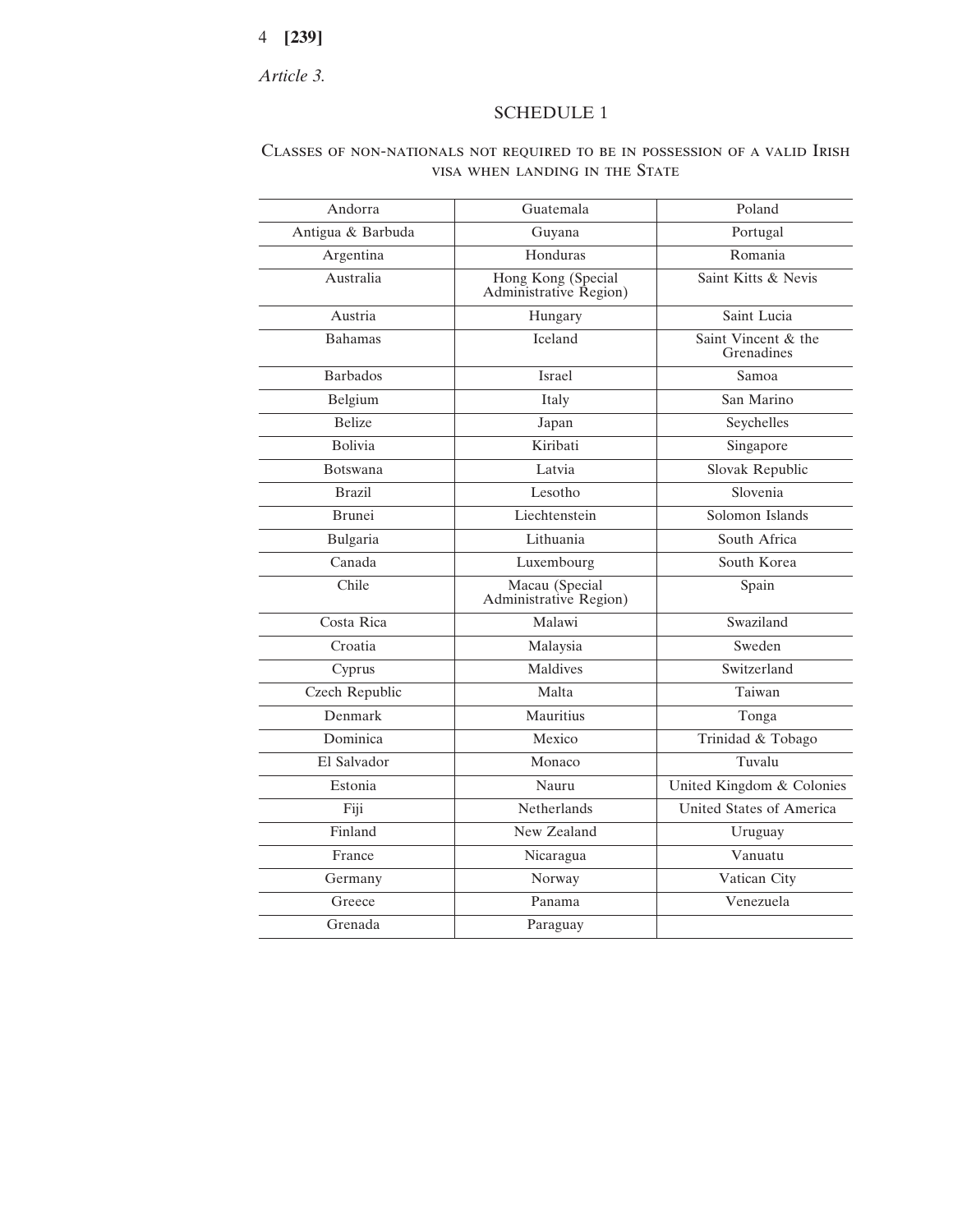## SCHEDULE 2

## Classes of non-nationals required to be in possession of a valid Irish transit visa when arriving at a port in the State for purposes of passing through the port in order to travel to another state

| Afghanistan                         | Ghana      | Nigeria   |
|-------------------------------------|------------|-----------|
| Albania                             | Iran       | Serbia    |
| Cuba                                | Iraq       | Somalia   |
| Democratic Republic of the<br>Congo | Lebanon    | Sri Lanka |
| Eritrea                             | Moldova    | Zimbabwe  |
| Ethiopia                            | Montenegro |           |



GIVEN under my Official Seal, 27 June 2009

> DERMOT AHERN, Minister for Justice, Equality and Law Reform.